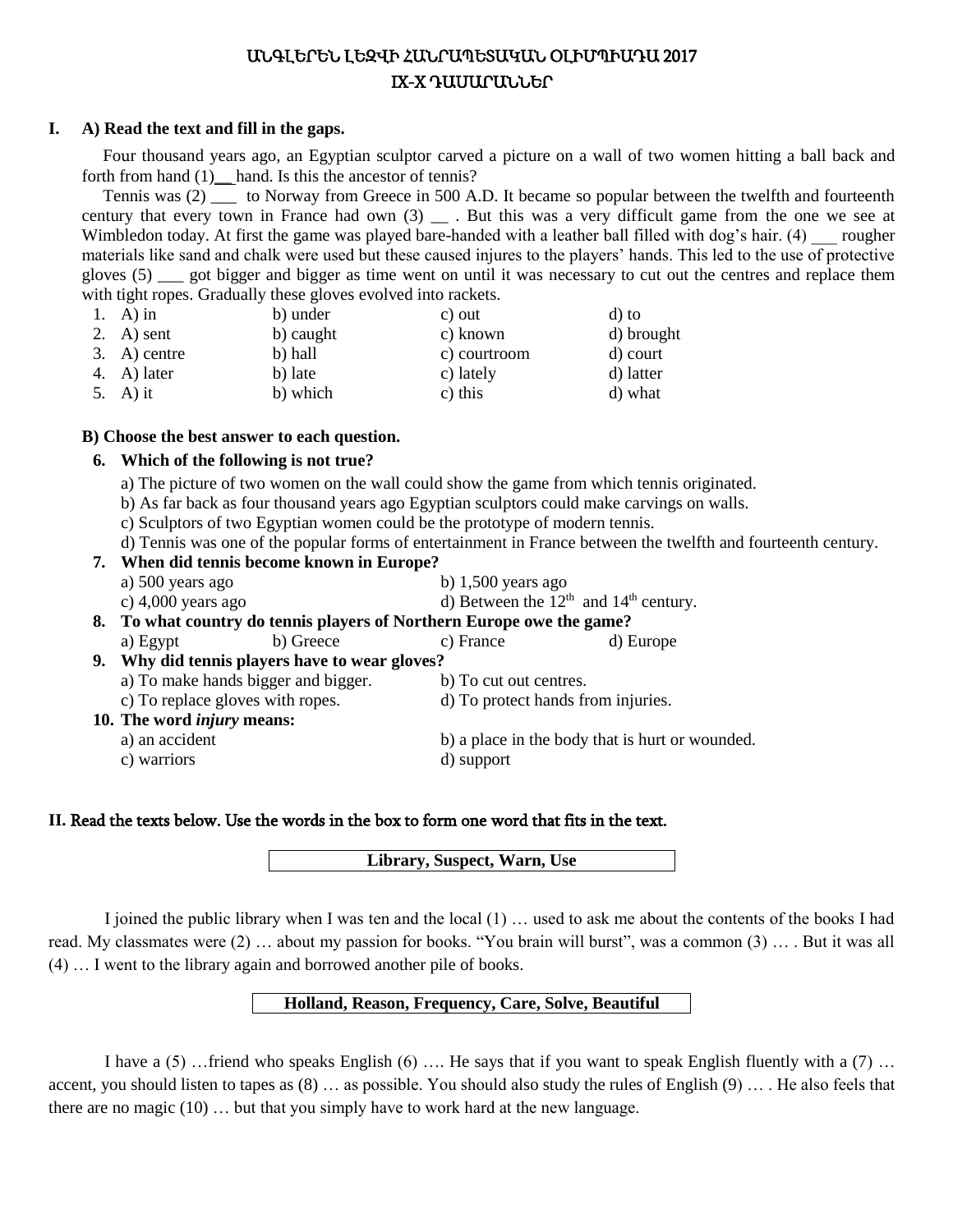#### **III. Choose the correct option.**

I (1) … to London three weeks ago to take up a new post at my company's London office. Since then I (2) … if I made the right decision. I have seen a lot of negative things about living in the capital, and I can't say London (3) … a very favourable impression on me. I (4) … up in a fairly small town called Devizes and I spent all my life there. I (5) … to live in a big city and so when  $I(6)$  ... a job in London,  $I(7)$  ... at the chance.

I think I'm not alone in my aversion to the big city. More and more people have stopped working in London recently, and more and more companies (8) … to move away from the centre. Oh well, it's too late to change my mind now, because my house in Devizes  $(9)$ …. But I must admit, over the past few days, I (10) that the company will relocate me back to my old town.

| 1. A) had moved           | B) was moving                | C) moved               | D) was moved        |
|---------------------------|------------------------------|------------------------|---------------------|
| 2. A) have been wondering | B) was wondered              | C) wonder              | D) had wondered     |
| 3. A) has made            | B) is made                   | C) had been made       | D) has been made    |
| 4. A) grew                | B) had been grown            | C) was being gown      | D) had been growing |
| 5. A) was always wanted   | B) have always wanted        | C) was wanting always  | D) always want      |
| 6. A) offered             | B) have offered              | C) was offered         | D) had been offered |
| 7. A) jump                | B) had jumped                | C) was jumping         | D) jumped           |
| 8. A) are choosing        | B) had been chosen           | C) were chosen         | D) are chose        |
| 9. A) already sold        | B) has already been sold     | C) was already selling | D) had already sold |
| 10. A) was secretly hoped | B) am secretly hoped         |                        |                     |
| C) secretly hope          | D) have secretly been hoping |                        |                     |

#### **IV. Choose the right order to make up a story.**

| 1. 1. She said she was sorry to be late for class.<br>2. The teacher said Alice should try not to be late any more.<br>3. She asked the teacher if she might come in.<br>4. Alice was late for class.<br>5. She said she had to take her sister to the nursery school.                                                                                                                                                                    | A) $4,2,3,1,5$<br>B) $2,5,1,3,4$<br>$C$ ) 3, 1, 5, 4, 2<br>D)4,3,1,5,2<br>E) 5,1,2,3,4                 |
|-------------------------------------------------------------------------------------------------------------------------------------------------------------------------------------------------------------------------------------------------------------------------------------------------------------------------------------------------------------------------------------------------------------------------------------------|--------------------------------------------------------------------------------------------------------|
| 2. 1. It is a fine old city.<br>2. From the station they can see the splendid view of Princess Street.<br>3. The capital of Scotland is Edinburgh.<br>4. The train bringing visitors to Edinburgh runs right into the heart of the city.<br>5. Half way along Princess Street is a tall monument to Sir Walter Scott, a well-known Scottish writer.<br>6. Then a little farther on is the Floral Clock, which is made of growing flowers. | A) $1,3,2,4,6,5$<br>B) $4,3,2,1,5,6$<br>$C$ ) 3,1,4,5,6,2<br>D) $3,1,2,4,5,6$<br>$E)$ 3, 1, 4, 2, 5, 6 |
| 3. 1. The lesson was over before the due time.<br>2. Suddenly a bird flew in through the open window.<br>3. It was a math lesson.<br>4. The pupils jumped up on their feet and started to catch the bird.<br>5. All the class was doing sums.                                                                                                                                                                                             | A) $1,3,5,2,4$<br>B)5,1,3,4,2<br>$C$ ) 4,2,5,1,3<br>D)3,4,2,5,1<br>$E)$ 3,5,2,4,1                      |

## 4. 1. Much of them are exported.

- 2. In the Middle West very much grain is grown.
- 3. American agriculture produces more food products than any other capitalist country.
- 4. Poultry farming and vegetable growing are concentrated in the country-side near all the big cities.

 5. Fresh fruit and vegetables come all the year round from the southern regions, especially Florida, from California and south- western States.

6. The highlands in the west of the country are famous for their cattle-farming.

| A) 1,3,2,4,6,5 | B) $6,5,4,1,2,3$ | $C$ ) 3, 1, 2, 5, 4, 6 | D) $1,2,6,5,4,3$ | $E)$ 4,6,5,2,1,3 |
|----------------|------------------|------------------------|------------------|------------------|
|                |                  |                        |                  |                  |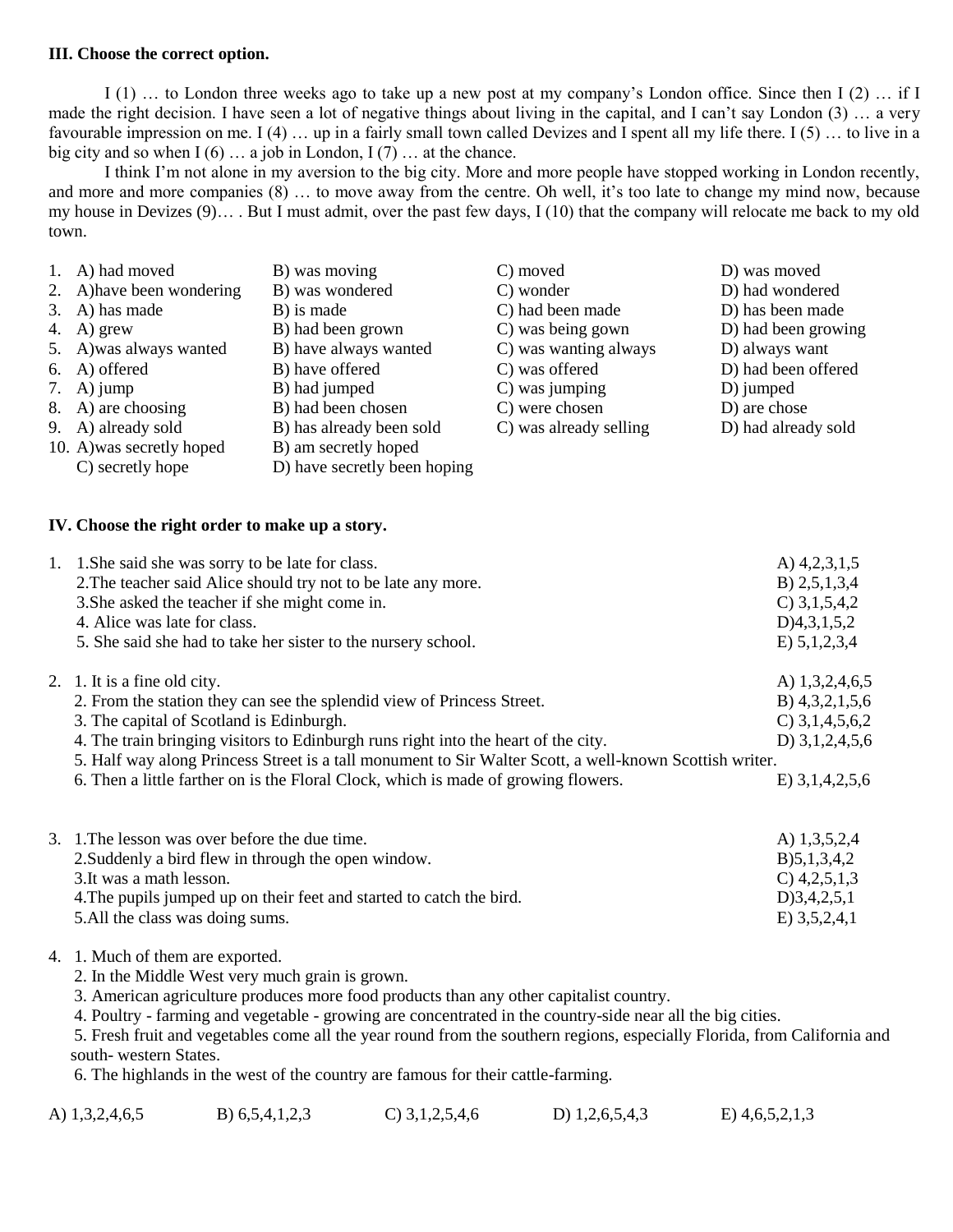| 1. Attempts are made to reform the system.           | A) $1,5,3,4,2$ |
|------------------------------------------------------|----------------|
| 2. But the system remains to this day.               | B) $3,4,5,1,2$ |
| 3. Modern English spelling is archaic in many cases. | C) $3,1,5,2,4$ |
| 4. It's a source of difficulty to everybody.         | D) $3,4,2,1,5$ |
| 5. Some of them are successful and quite scientific. | E) 2,4,5,1,3   |

## **V. a) Find the synonym of the following words written in capitals.**

|    | 1. I want you to accept the invitation of your English DOCTOR friend. |                                                            |                   |                             |  |  |  |
|----|-----------------------------------------------------------------------|------------------------------------------------------------|-------------------|-----------------------------|--|--|--|
|    | $A)$ boy                                                              | B) physician                                               | C) physicist      | D) doctrine                 |  |  |  |
|    |                                                                       | 2. You've made 2 <b>BAD MISTAKES</b> in your test.         |                   |                             |  |  |  |
|    | A) wrong things                                                       | B) blunders                                                | C) an error       | D) misprints                |  |  |  |
|    |                                                                       | 3. It's high time for the child <b>TO GO TO BYE-BYES</b> . |                   |                             |  |  |  |
|    | A) to say good bye B) to play with toys                               |                                                            | C) to go to sleep | D) to part with his parents |  |  |  |
|    |                                                                       | 4. The company asked for <b>ADDITIONAL</b> information.    |                   |                             |  |  |  |
|    | A) emphatic                                                           | B) careful                                                 | C) certain        | D) further                  |  |  |  |
| 5. | -Who's that man you spoke to just now?                                |                                                            |                   |                             |  |  |  |
|    | -I don't know, he is completely UNFAMILIAR to me.                     |                                                            |                   |                             |  |  |  |
|    | A) foreign                                                            | B) strange                                                 | C) unknown        | D) new                      |  |  |  |
|    |                                                                       |                                                            |                   |                             |  |  |  |

# **b) Find the antonym of the following words written in capitals:**

| 1. They <b>ACCEPTED</b> the invitation.                                                              |             |                |               |                                                                                                                                                                                                                                                                         |
|------------------------------------------------------------------------------------------------------|-------------|----------------|---------------|-------------------------------------------------------------------------------------------------------------------------------------------------------------------------------------------------------------------------------------------------------------------------|
| A) accused                                                                                           | B) admitted | C) refused     | D) invited    | E) consented                                                                                                                                                                                                                                                            |
|                                                                                                      |             |                |               |                                                                                                                                                                                                                                                                         |
| A) solve                                                                                             | B) relax    | C) release     | D) rebuild    | $E$ ) resign                                                                                                                                                                                                                                                            |
|                                                                                                      |             |                |               |                                                                                                                                                                                                                                                                         |
| A) grounded                                                                                          | B) took off | C) put down    | D) speeded    | E) lacked                                                                                                                                                                                                                                                               |
| 4. John Bull was described as a man of the gentleman farmer type, good natured, but easily OFFENDED. |             |                |               |                                                                                                                                                                                                                                                                         |
| A) hurt                                                                                              | B) insulted | C) sick        | D) understood | E) pleased                                                                                                                                                                                                                                                              |
|                                                                                                      |             |                |               |                                                                                                                                                                                                                                                                         |
| A) old                                                                                               | B) sound    | $C$ ) specific | $D)$ dirty    | E) sour                                                                                                                                                                                                                                                                 |
|                                                                                                      |             |                |               | 2. I heard him speaking but was too tired to listen to him and <b>CONCENTRATE</b> .<br>3. Mr. Mott LANDED at Harwich an hour ahead of the expedition ship in the ship's helicopter.<br>5. The milk is delivered about 6 A.M so we have <b>FRESH</b> milk for breakfast. |

# **VI. Complete the logic list of words.**

| 1. Shark, carp, catfish, trout ______.              |                                                               |               |                                           |                   |
|-----------------------------------------------------|---------------------------------------------------------------|---------------|-------------------------------------------|-------------------|
| A) salamander B) toad                               |                                                               | $\Gamma$ frog | D) herring                                | E) turtle         |
| 2. Sea, ocean, river, lake, _______.                |                                                               |               |                                           |                   |
| A) seaman B) riverside                              |                                                               | C) beach      | D) pond                                   | E) shelf          |
|                                                     | 3. Arm-chair, coffee-table, settee, scatter-cushion, _______. |               |                                           |                   |
| A) wall-unit B) walking stick                       |                                                               |               | $\Box$ ) hall-mirror $\Box$ ) coat hanger | E) umbrella stand |
| 4. Tree, trunk, root, leaf, $\_\_\_\_\_\_\_\_\_\$ . |                                                               |               |                                           |                   |
| A) paper B) branch                                  |                                                               | $C$ ) fruit   | D) roof                                   | E) mushroom       |
| 5. Speak, talk, tell, say, $\_\_\_\_\_\$ .          |                                                               |               |                                           |                   |
| A) run B) swim                                      |                                                               | C) utter      | D) laugh                                  | $E)$ go           |
| 6. Wood, metal, brick, glass, ______.               |                                                               |               |                                           |                   |
| A) ink B) clay                                      |                                                               | C) sugar      | D) pepper                                 | E) fruit          |
| 7. Tree, plant, flower, bush, _______.              |                                                               |               |                                           |                   |
| A) field B) bird                                    |                                                               | C) animal     | D) grass                                  | E) insect         |
| 8. Farm, village, town, city, _______.              |                                                               |               |                                           |                   |
| A) park B) harbor                                   |                                                               | C) garden     | D) corner                                 | E) settlement     |